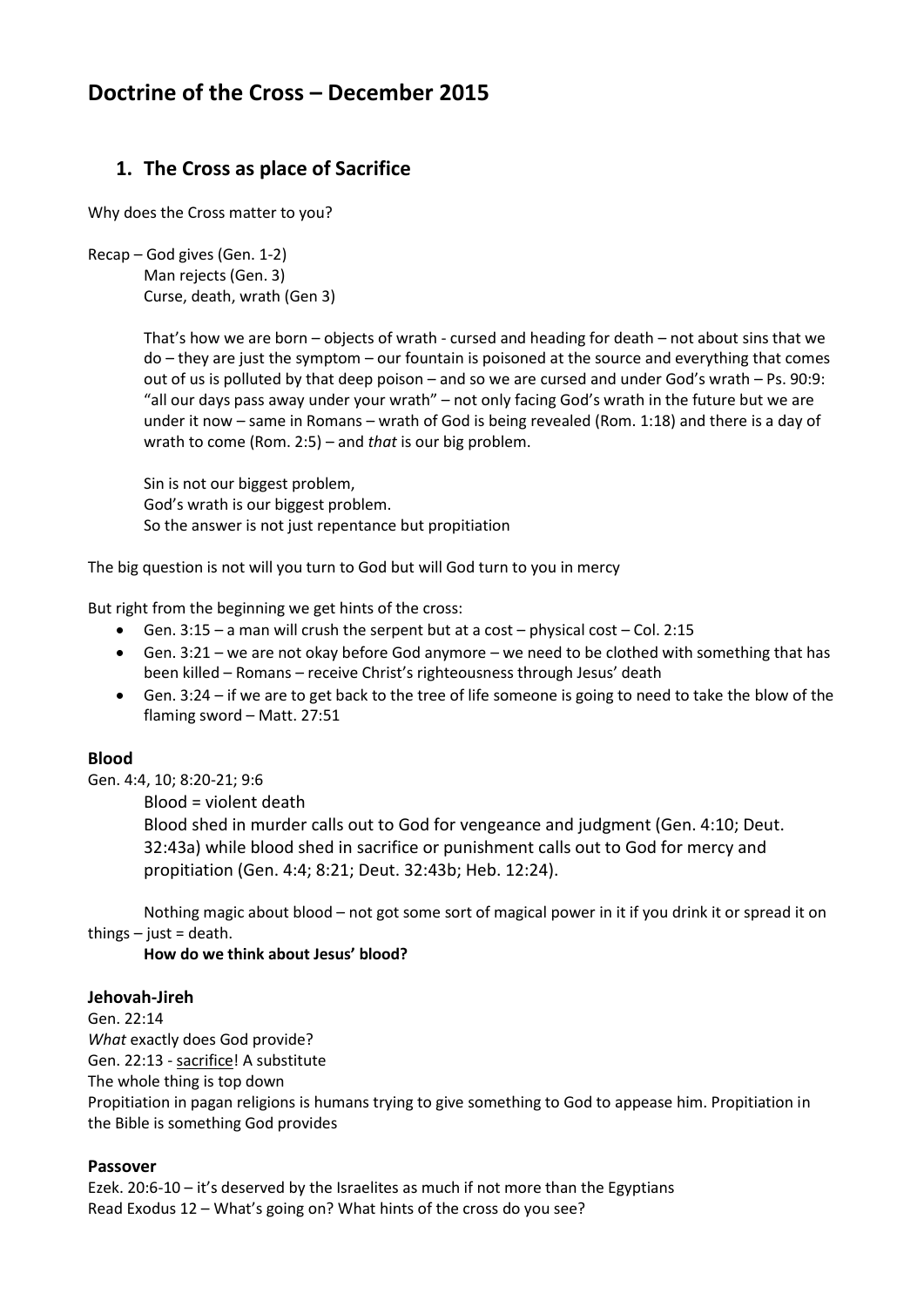- epoch changing (Ex 12:1); eaten (Ex 12:8-11); judgement upon the gods (Ex 12:12); a sign for the LORD's people (Ex 12:13); for the LORD Himself to see (Ex 12:13); an unblemished male (Ex. 12:5); bloody (Ex 12:13); plague (Ex 12:13)
- to be memorialized in perpetuity (Ex 12:14); new/fresh not old bread (Ex 12:15,18-20,34,39); a sacrifice (Ex 12:27); no work (Ex. 12:16); applied with hyssop to the crossbar (Ex 12:22);
- in darkness (12:29); substitutionary (Ex 12:30); promised (12:40-41); community-defining (Ex 12:47); open to non-covenant people (Ex 12:38,44,48-49); legs not broken (12:46); liberation (Ex  $12:51)^1$

The Passover is the most bizarre thing – you've got to take a lamb – blood over the door – stay in house - God goes through land striking down the first born sons in every household except where he sees the lambs blood – passes over - next morning there's a dead body in every house – either son or a lamb - Israelites free to go and worship the Lord and be a kingdom of priests to him. That is a weird way to free a people from slavery!

## **Sacrificial System**

Exodus 25:40 – top down – system of forgiveness given by God

Read and act out Leviticus 1

- What senses are involved?
- What's the point of the laying hand on head?
- Imagine if you had to do that every time you realised that you had sinned even unintentionally touched something holy – connected with the tabernacle?

The stages of sacrifice:

- 1. Worshipper 'brings near'/'offers' victim
- 2. Worshipper lays hand on head of victim
- 3. Worshipper kills victim
- 4. Priest puts the blood on the altar and sometimes other parts of the tabernacle
- 5. Priest burns parts or all of victim on the altar
- 6. Any remaining parts of carcase are eaten or burnt outside the camp

Over and over and over again for a thousand years...

All intended to teach three simple lessons:

- God is very holy
- You are very sinful
- You need a substitute

Someone has to die instead of you Hebrews 9:22: without shedding of blood there is no forgiveness

But what's the point of the fire? (stage 5 above) Read Leviticus 9:22-10:3

What's going on there?

The fire is the fire of God's wrath – all through the Bible. Either the sacrifice gets burnt up or we do

### **Jesus**

 $\overline{a}$ 

John 1:29 With all the OT background – what do you think when you hear 'lamb'? Look at the build up to this verse – John 1:1,14,18,23  $\rightarrow$  1:29 Yahweh has come into his creation, God has taken on flesh and turned up... as a sacrificial lamb

<sup>&</sup>lt;sup>1</sup> Modified from G. Scrivener, [The Passover is...,](http://christthetruth.wordpress.com/2011/07/21/passover-is-2/) on *Christ the Truth*.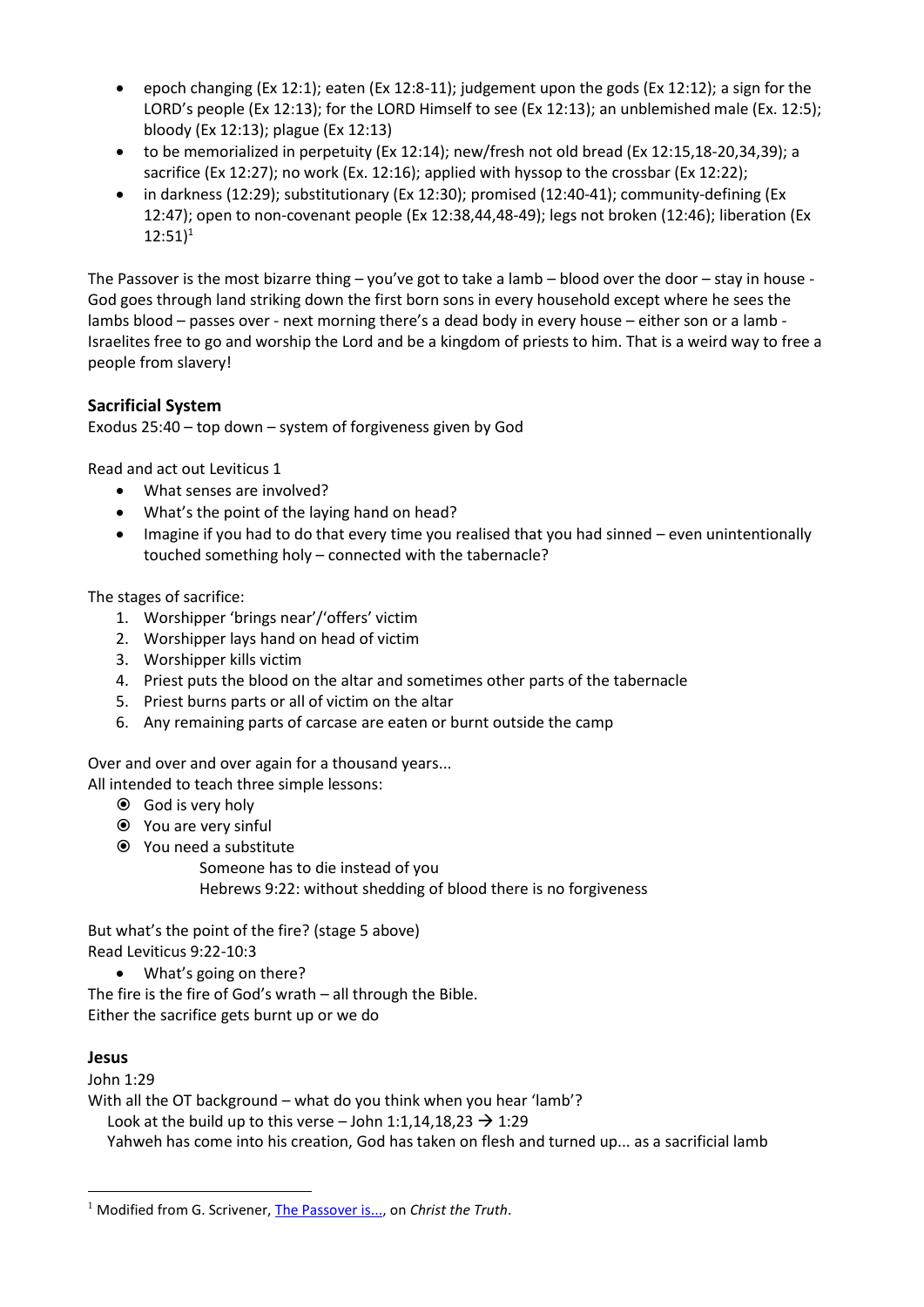Read John 19:28-37

- How is Jesus the Lamb of God?
- What is finished?

Hudson Taylor's conversion...

"On a day which I shall never forget, when I was about fifteen years of age, because my dear mother was absent from home, I had a holiday, and in the afternoon looked through my father's library to find some book with which to while away the unoccupied hours. Nothing attracting me, I turned over a little basket of pamphlets, and selected from among them a gospel tract which looked interesting, saying to myself, "There will be a story at the beginning, and a sermon or moral at the close: I will take the former and leave the latter for those who like it." I sat down to read the little book in an utterly unconcerned state of mind, believing indeed at the time that if there were any salvation it was not for me, and with a distinct intention to put away the tract as soon as it should become tedious. Well while reading the tract I was struck with the sentence, "The finished work of Christ." The thought passed through my mind, "Why does the author use this expression? Why not say the atoning or propitiatory work of Christ?" Immediately the words "It is finished" suggested themselves to my mind. What was finished? And I at once replied, "A full and perfect atonement and satisfaction for sin: the debt was paid by the Substitute; Christ died for our sins, and not for ours only, but also for the sins of the whole world." Then came the thought, "If the whole work was finished and the whole debt paid, what is there left for me to do?" And with this dawned the joyful conviction, as light was flashed into my soul by the Holy Spirit, that there was nothing in the world to be done but to fall down on one's knees, and accepting this Savior and His salvation, to praise Him forevermore."

This is the truth that frees you for service, for mission to the ends of the earth "It is finished"

The book of Hebrews has this as its main theme:

Hebrews 1:1-3 Hebrews 9:11-14 Hebrews 9:25-26 Hebrews 10:10-14 Complete, once for all sacrifice – 10:14

- What do we mean by covering things or people with the blood of Christ?
- What do we need to do when we sin? If we die before we do that where do we go?
- Why should God let us into heaven tonight?

"[Before the throne of God above](http://www.youtube.com/watch?v=qJZrmqPwKCM&feature=related)" (C. L. Bancroft)

1

# **2. The Cross redefines everything<sup>2</sup>**

- **God** John 19:37//Zechariah 12:10 they will look on ME the LORD God whom they have pierced. Phil. 2:1-11 – he is a humble God – it is the very nature of God to come down and die on a cross for us
- **Love**  1 John 4:10; John 13 Where is the love? There: God dying for us on the Cross. How do we love? Like that. Love is cross-shaped.
- **Glory** John 12:23-24; 13:31; 17:1-4,5,24 Particularly from John's Gospel we see that true glory is riches, fame, power, golden thrones – glory is displayed in what looks to the eyes of natural man least glorious – the Cross. "The cross of Christ is the event in which the eternal glory of the Son is displayed. Isn't this amazing? It's not a tangent. His humiliation, Him bearing our sins unto death is the one point in

 $2$  Throughout this paper but particularly at this point I am influenced by Glen Scrivener on his blog [Christ the Truth](http://christthetruth.wordpress.com/) (as he mediates the work of Martin Luther) and particularly the his 2012 [Lent Course on the Doctrine of God for the](http://christthetruth.wordpress.com/2012/03/02/lenten-course-on-doctrine-of-god/)  [Hailsham Churches.](http://christthetruth.wordpress.com/2012/03/02/lenten-course-on-doctrine-of-god/)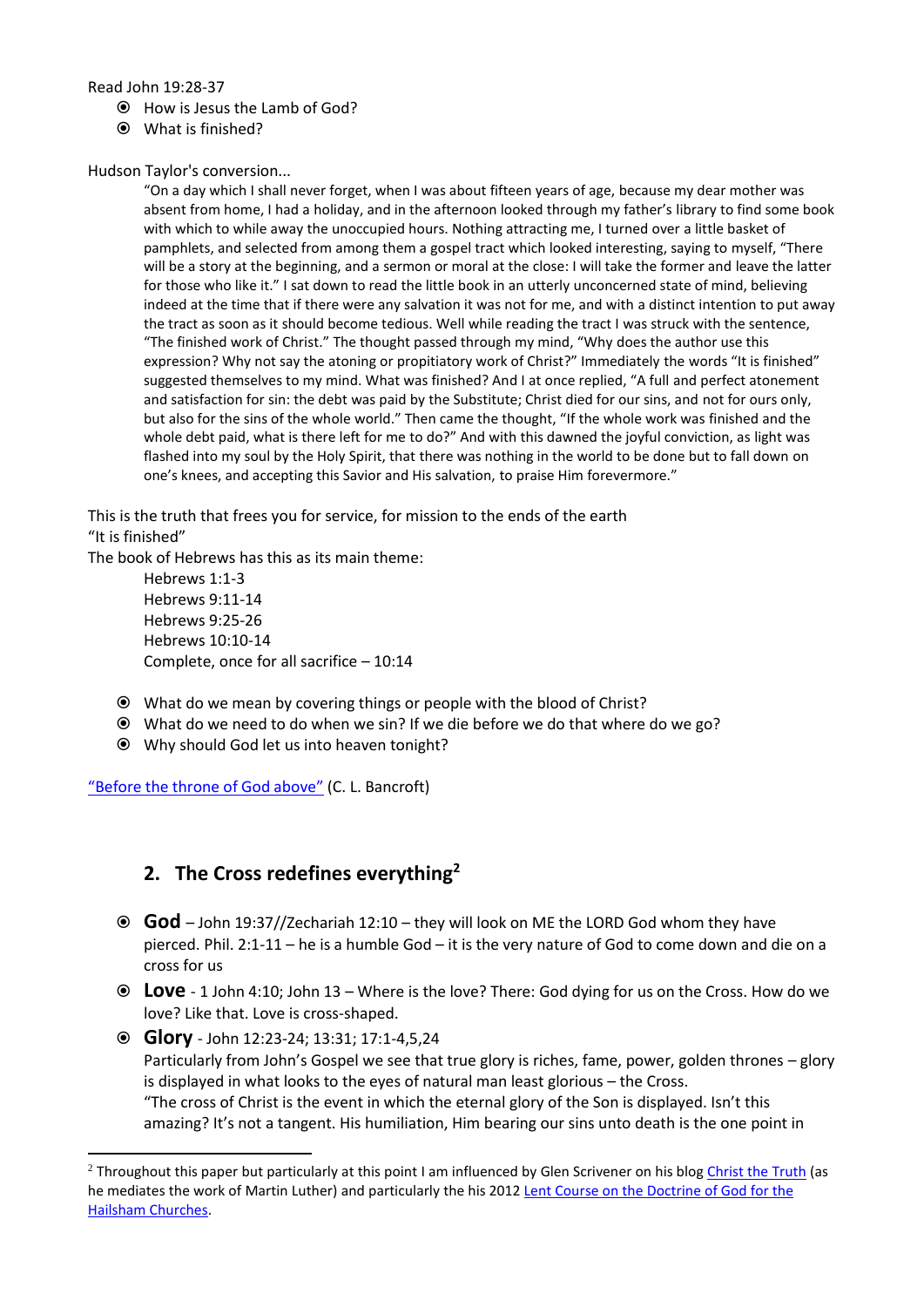history where human eyes have seen the eternal glory of God. And what does that glory look like? Christ spilling out his life-blood in order to save those that crucified Him. His glory is in giving to others." (G. Scrivener)

Glory is not so much a *something* that God gets but the display of who God *is* - a revelation of God's being as Giver.

Glory is not what lies behind the cross – God's glory *is* this self-giving cross.

- **Power** 1 Cor. 1:25 You want power evangelism? Preach the Cross
- **Wisdom** 1 Cor. 1:25 It looks stupid. Be warned people will think you are stupid. But that is the wisdom of God and it makes fools of the 'wise'.
- **Faith** John 3:14-15 believing in Jesus means *fixing your eyes on the Cross* the snake on the pole – God become a curse for us
- **Sin** The Cross is the clearest display of the depravity of man given the chance this is what we do to our maker (Acts 3:14-15). And more than that we also see that sin *is* refusing Christ – refusing the gift of the overflowing trinity – either by hurling abuse at him or just walking away and refusing to fix your eyes on the saviour – John 3:14-15, 18; 16:3. And then we see also so what our sins deserve as he bears them on the tree (1 Peter 2:24).
- **Spiritual warfare** The great spiritual battle has already happened. Our great deliverance has already been achieved - at the Cross. Jesus fought for us. The fight didn't happen behind the Cross in some heavenly realm – it happened *on* the Cross – the satanic onslaught *was* the taunts of the crowd and their temptations to "Save yourself", "Use your power". And Jesus' resistance of this onslaught, his triumph over the devil was his continued trust in the Father, continued love, continued suffering. And so the devil's triumph became his defeat, he falls into the trap he's laid  $-$ Colossians 2:15.
- **Leadership/ Lordship** Read Mark 10:42-45:
	- o How does desire for status express itself in the workplace, in public life, in the church? Why would most people rather be a ruler than a servant?
	- o Are we sometimes sore when someone is more honoured than us or annoyed when our efforts don't get recognised?
	- o Why did Jesus come? How much praise did he get? What sort of God is this?
	- o What must we learn from Jesus' model?
- **Life** The Cross changes our whole understanding of what life is about John 12:24-26 life through death – to live is to die, to die is to live – this first applies to Jesus and then to us – you get the same thing in 1 Peter:
	- 1 Peter 2:24; 3:18 Christ crucified our substitute
	- 1 Peter 2:18-21 Christ crucified our example
	- 2 Peter 1:4 that's what it means to participate in the divine nature

Suffering  $\rightarrow$  glory (Rom. 8:17)

The only way to live is the way of the cross (Mark 8:31-38)

- $\circ$  What sort of suffering might the Christian life hold in store for you that you would rather avoid?
- o How does the work of Christ and fellowship with Christ empower you to face that?

# **3. You died**

The Cross is your story

- Galatians 2:20; 6:14
- Romans  $6:3-6<sup>3</sup>$

 $\overline{a}$ 

 $3$  Cf. also Colossians 3:1-4.